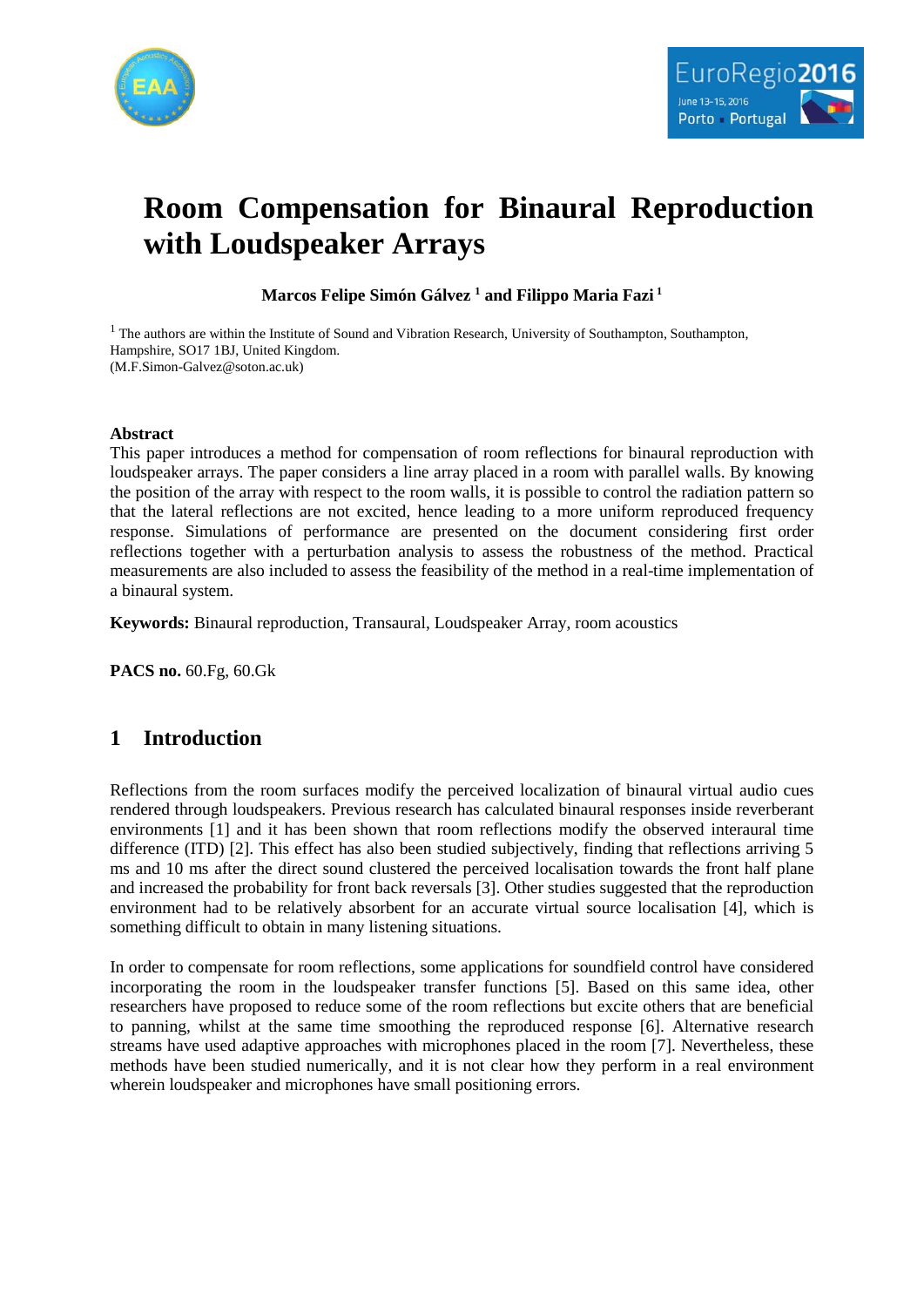

The method presented herein uses a novel approach for the reduction of lateral reflections. Using the method of mirror source images, a system is introduced that places notches in the loudspeaker array radiation pattern at the positions wherein the walls are crossed by the imaginary line that connects the listener's head with the mirror loudspeaker arrays, hence reducing the excitation of first order reflections. This system needs just a few parameters to operate, which are the position of the listener in the room with respect to the array, and the position of the lateral walls with respect to the array. These parameters can be obtained by using an optical acquisition system as this used by listener adaptive loudspeaker arrays [8] to track the listener's position.

The structure of this document is as follows: Chapter 2 explains the concept of cross-talk cancellation, Chapter 3 explains the implementation of the system for reducing the first order reflections, chapter 4 introduces a robustness analysis and Chapter 5 presents a set of real-time performance measurements.

## **2 Cross-Talk Cancellation**



Figure 1: Geometry of the loudspeaker array used to control the acoustic pressure at the listener's ears.

Binaural reproduction over loudspeakers works by controlling the sound-field at the listener's ears. An example is introduced in Fig. 1, where it is shown a system comprising a set of *L* control loudspeakers with coordinates  $y_l, l = 1, \dots, L$ . The loudspeakers are driven by signals  $\mathbf{v} = [v_1, v_2]^T$ , where the subscripts 1 and 2 refer to left and right ears and it is assumed a single radiating frequency so that  $v=v(j\omega)$ , where  $\omega=2\pi f$  is the radiating frequency. The listener's ears can be represented by *M*=2 control microphones of coordinates  $x_m$ ,  $m = 1, \dots, M$ . The acoustic pressures at the listener's ears are defined as  $\mathbf{p} = [p_1, p_2]^T$ , which may also be written as

$$
p = Cv, \tag{1}
$$

where **C** is the matrix of transfer functions between the loudspeaker and the control points simulating the listener's ears, which taking as reference the geometry of Fig. 1 and assuming that each loudspeaker behaves as a point source can be written as

$$
\mathbf{C} = \frac{\rho_0}{e\pi} \begin{bmatrix} \frac{e^{-jkr_{11}}}{r_{11}} & \cdots & \frac{e^{-jkr_{1L}}}{r_{1L}} \\ \frac{e^{-jkr_{21}}}{r_{21}} & \cdots & \frac{e^{-jkr_{2L}}}{r_{2L}} \end{bmatrix},
$$
(2)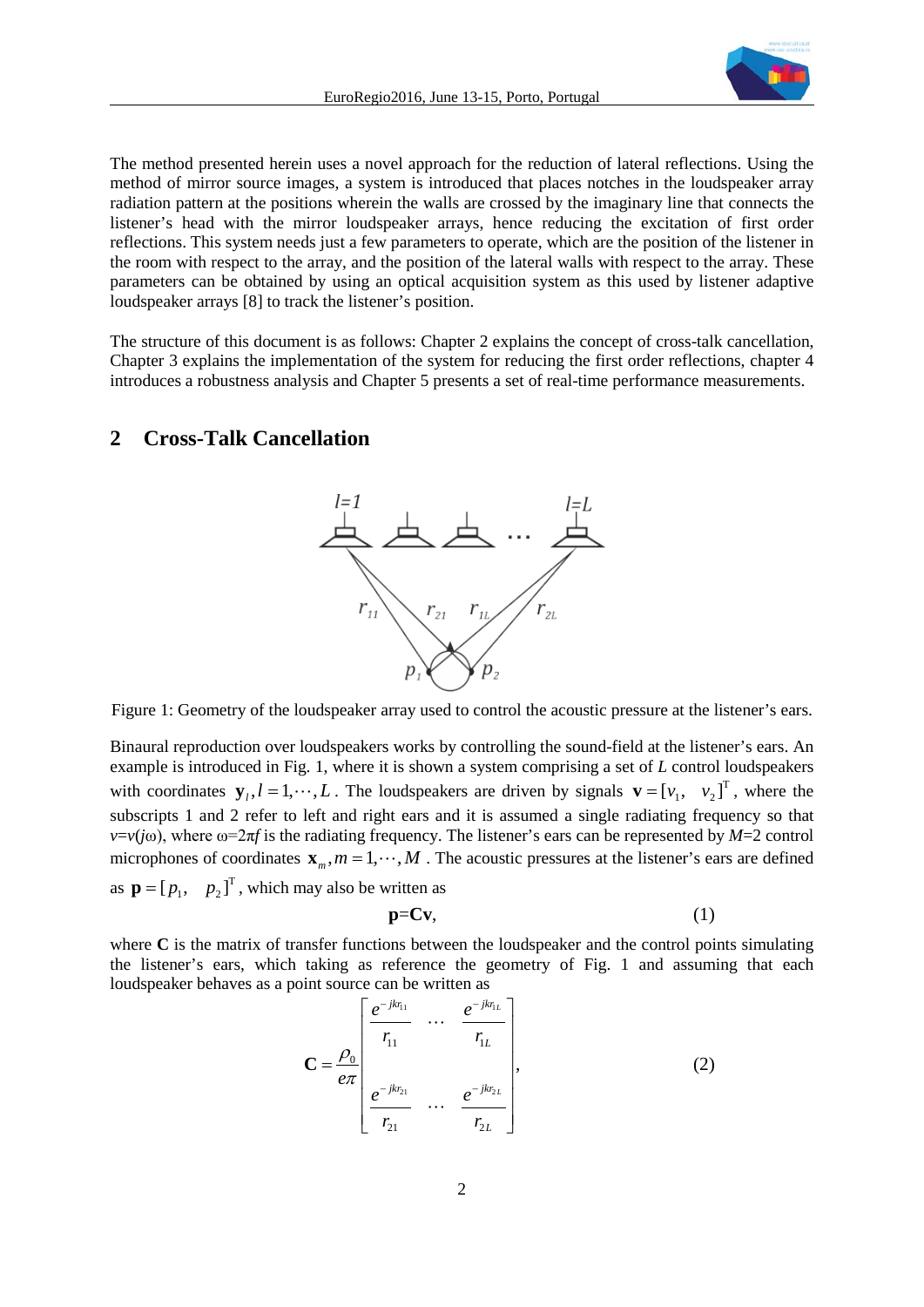

where  $\rho_0 = 1.28$  kgm<sup>-3</sup> is the air density,  $k = \omega/c_0$  is the wavenumber and  $c_0$  is the speed of sound in the air. A positive time convenience  $e^{jwt}$  is used. The binaural signals that are to be synthesised at the ears of the listener are defined by the elements of the complex vector  $\mathbf{d} = [d_1, d_2]^T$ . Ideally, the matrix of cross-talk cancellation filters will reproduce the left signal channel,  $d_1$ , only at the left ear and the right signal channel,  $d_2$ , only at the right ear. This is obtained by introducing a filter matrix of cross-talk cancellation filters, **H**, so that **v**=**Hd** and hence the input signals are modified to assure the cross-talk cancellation. The acoustic pressures at the listener's ears can then be expressed as

$$
p = CHd. \tag{3}
$$

The matrix **H** can be obtained using inverse filtering techniques, as for example shown in [9, 10]. For the formulation presented here, a weighted approach is used, which allows to perform a frequency dependent selection of the acoustic control [11, 12]. This is written as

$$
\mathbf{H} = \left[ \mathbf{C}^{\mathrm{H}} \mathbf{\Psi} \mathbf{C} + \beta \mathbf{I} \right]^{-1} \mathbf{C}^{\mathrm{H}} \mathbf{\Psi} \mathbf{p}_{\mathrm{T}}
$$
(4)

where  $\beta$  is a regularisation parameter that control the amount of energy used by the loudspeaker array filters [9] and the superscript H stands for the Hermitian conjugate transpose. The filters are multiplied by a vector of target pressures,  $\mathbf{p}_T$ , which takes different form for the control filters of each ear, so that  $\mathbf{p}_{T} = [1,0]^{T}$  for the left ear and  $\mathbf{p}_{T} = [0,1]^{T}$  for the right ear, giving place to  $\mathbf{H}_{L}$  and **H**<sub>R</sub>. The matrix **Ψ** weights the importance of each control point in the optimisation. This is used in the next sections to control the amount to which first order reflections are not excited at the low frequencies. The matrix **Ψ** is a *M*×*M* diagonal matrix in which each diagonal element corresponds to a control point and can vary between 0 (as if discarded) and 1 (fully taken in account) to account for the weight of such control point in the optimisation.

A performance metric employed along the paper is the cross-talk cancellation spectrum, defined as the channel separation at the listener's ears

$$
CTC_{\rm L} = \frac{|p_1|^2}{|p_2|^2}, \text{ and } CTC_{\rm R} = \frac{|p_2|^2}{|p_1|^2}.
$$
 (5)

In a symmetrical listening configuration  $CTC_L = CTC_R$ . Therefore, in the next sections of this document this is just referred as *CTC*.

#### **3 Avoiding Reflections**

In order to reduce the effect of the lateral reflections, it is first needed to understand how much these affect the direct signal from the array. To this end, the incoming reflections from the lateral walls are modelled using the image source method [13, 14]. A sketch of the geometry used for the control of the lateral reflections can be observed in Fig. 2a, where it is shown a 16 loudspeaker line array and the mirror images produced by the two lateral walls.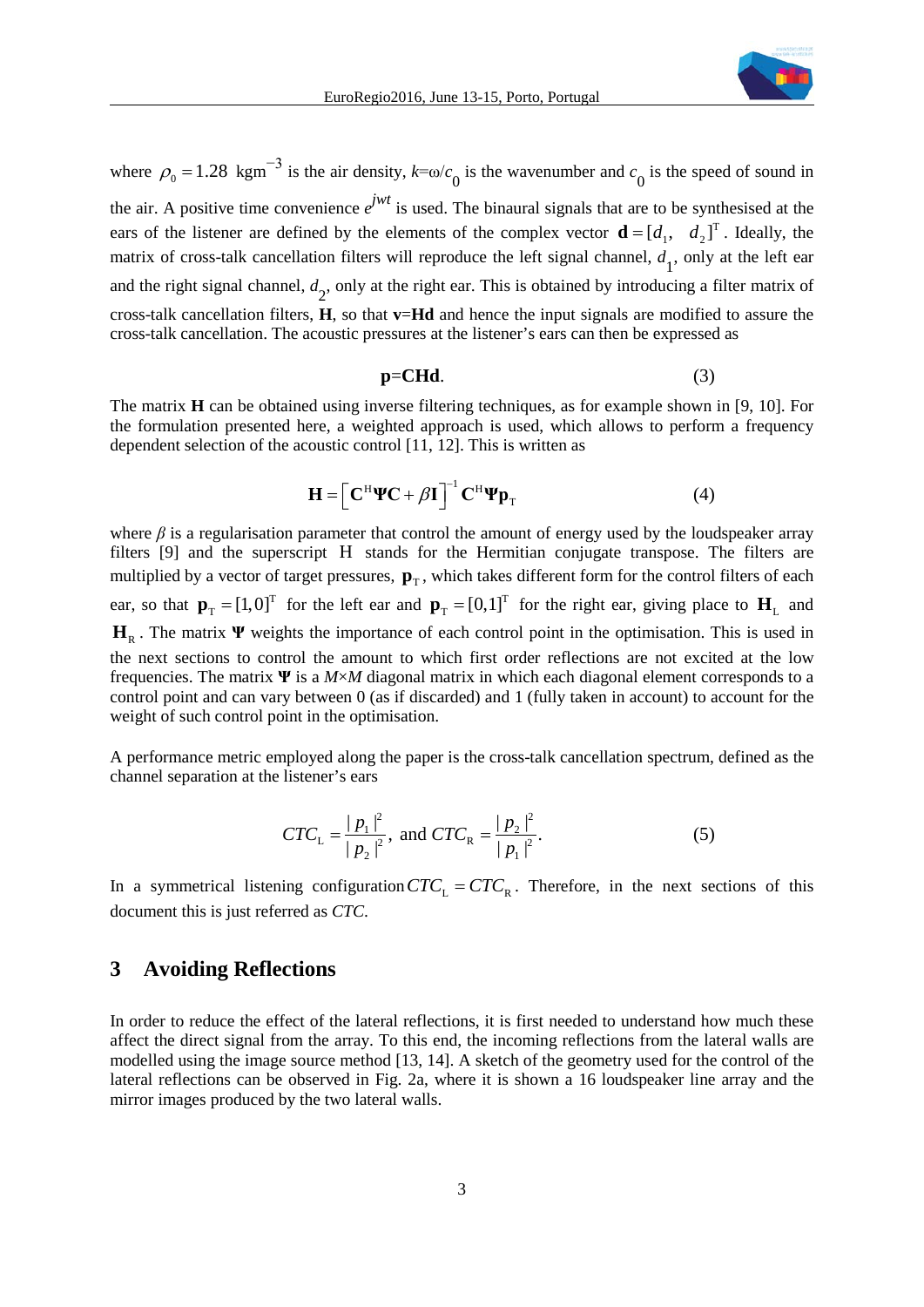



Figure 2: The left hand side plot shows the schematic used for controlling the first order reflections of the loudspeaker array with respect to the lateral walls. The thin stars represent the loudspeaker array and its mirror images, whilst that the thick stars are the control points simulating the ears of a listener. The closed circles are the extra control points introduced to notch the radiation pattern of the array at these positions. The right hand side plot compares the radiation pattern of the array when the lateral reflections are compensated (solid line) with this obtained by traditional filter creation techniques (dashed line) [15].

The minimisation of the energy sent towards the room reflectors is obtained by using a modified matrix of transfer functions,  $\mathbf{C}_C$ , which introduce extra control points on the radiation directions corresponding to the first order reflections, as shown in Fig. 2a. The array filters are obtained by using the following vectors of target pressures, defined as

$$
\mathbf{p}_{\text{TC},L} = [1, 0, 0, 0, 0, 0, 0, 0],\tag{6}
$$

and

$$
\mathbf{p}_{TC,R} = [0,1,0,0,0,0,0,0],\tag{7}
$$

The first two elements of the vectors correspond to the control points for the listener ears, whilst that the other 6 control points are placed at the lateral walls to control the first order reflections. The control points 4 and 7 correspond to those reflections which will arrive to the listener's head centre, whilst that the control points 3,5,6 and 8 are introduced to increase the robustness of the method. The position along the *x* axis of all the control points is fixed, whilst that the position of elements 4 and 7 is fixed along frequency, the position of elements 3,5,6 and 8 along the *y* axis is frequency dependent, and is given by

$$
\mathbf{x}_{m}(y) = [\sim, y_{m}, \sim] = [r, r, y_{1} - \lambda / 2, y_{1}, y_{1} + \lambda / 2, y_{2} - \lambda / 2, y_{2}, y_{2} + \lambda / 2], \quad (8)
$$

where *r* is the distance from the loudspeaker array to the listener ears and  $y_1$  and  $y_2$  are the *y* axis coordinates of the walls control points. The reader may refer to Fig. 2a for a better understanding of these quantities. In this case, a  $\lambda/2$  spacing between the control points has been employed, as previously used in personal audio applications to control the loudspeaker array according to the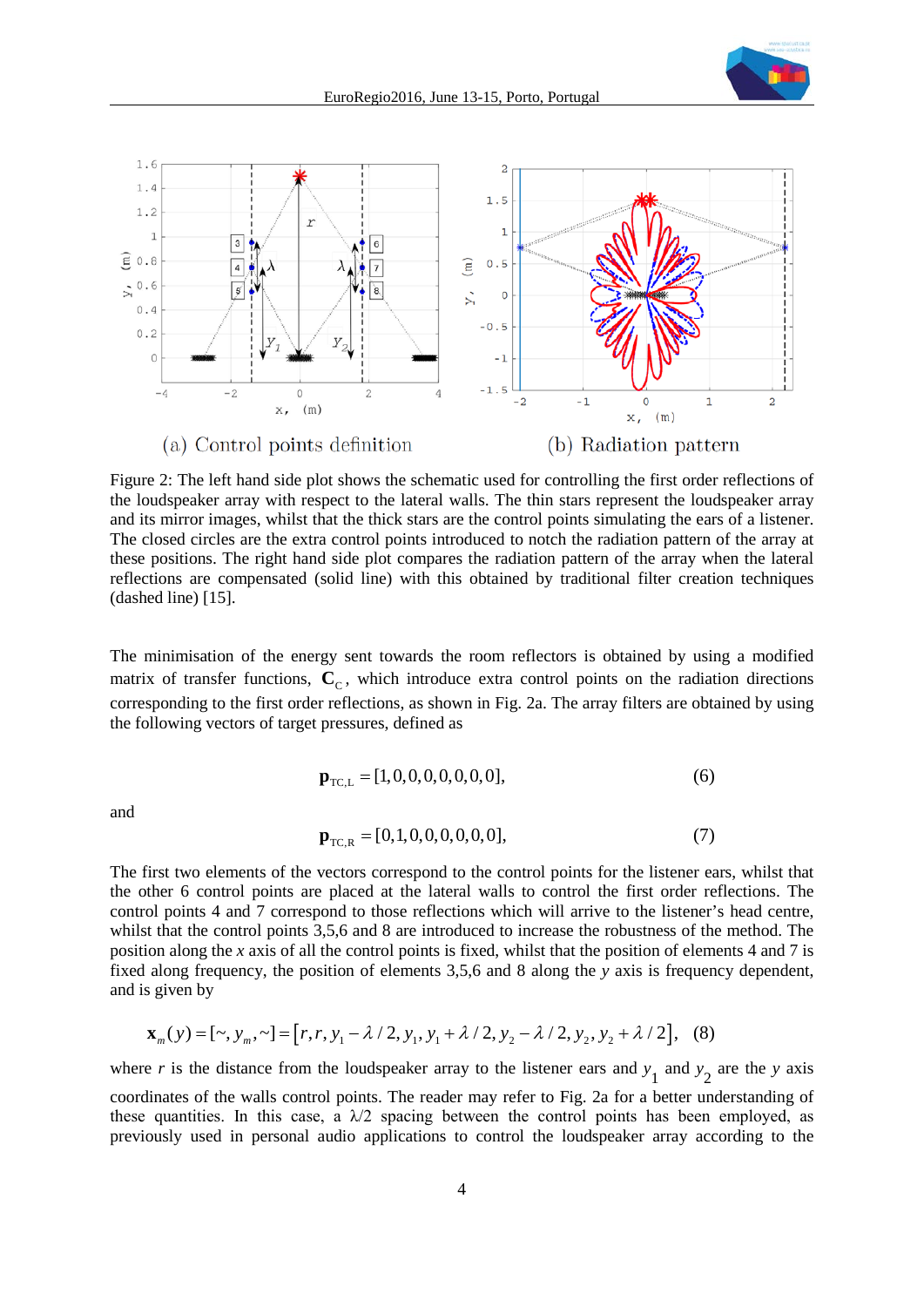

radiation frequency [12]. An example of the loudspeaker array radiation pattern that is obtained by using this formulation is shown in Fig. 2b, wherein it can be seen that by introducing extra control points the array radiates less energy towards the walls in the direction of the first order reflections.

One of the drawbacks of small size loudspeaker arrays is that these are only effective when their aperture is comparable to the radiation wavelength [16]. For the application considered here, this means that, at low frequency, a small array will not be very effective at in reducing the energy radiated towards the walls without this affecting the cross-talk cancellation. To avoid this effect, a frequency dependent weighting of the control points can be used .

An example is brought below. In this case, the matrix **Ψ** was arranged so that elements 1 and 2 of its diagonal are equal to 1, whilst that the rest of the diagonal element follow a first order high-pass filter distribution given by

$$
w_{l} = \frac{\frac{j\omega}{\omega_{c}}}{1 + \frac{j\omega}{\omega_{c}}}.
$$
\n(9)

Using the formulation described in the sections above, a simulation was performed considering a loudspeaker array of *L*=16 drivers spaced *d*=0.0386 m, with a total aperture of 58 cm. In this case,  $\omega_z = 2\pi 800$  rad/s, assuring good crossover between cross-talk cancellation at the low frequencies and reduction of first order reflections at higher frequencies.

In order to include in the simulations the lateral walls first order reflections, the performance was assessed by calculating the response according to

$$
\mathbf{p}_{R} = \mathbf{C}_{R} \mathbf{H}_{R} \mathbf{d},\tag{10}
$$

where in this case  $C_R$  is an *M*×3*L* matrix of transfer functions taking in account the image loudspeaker arrays and  $H<sub>R</sub>$  is an *L*×3 matrix of cross-talk cancellation filters of identical columns to account for the modified size of  $\mathbf{C}_R$ .

The cross-talk cancellation and frequency response results is shown in Fig. 3: for a case in which the response is calculated in the free-field, ("Free field"), a case in which the response is calculated with free-field filters but assessed in a environment with first order reflections by using Eq. 10, ("Uncompensated"), and a case with extra control points included to reduce the effect of first order reflections, ("Compensated"), in which the reproduced pressures are also calculated with Eq. 10. The results show an increase of the cross-talk cancellation for the "Compensated" response, leading to large, over-predicted, cross-talk cancellation figures of about 50 dB at some frequencies. The frequency responses also predict a much smoother response for the "Compensated" case.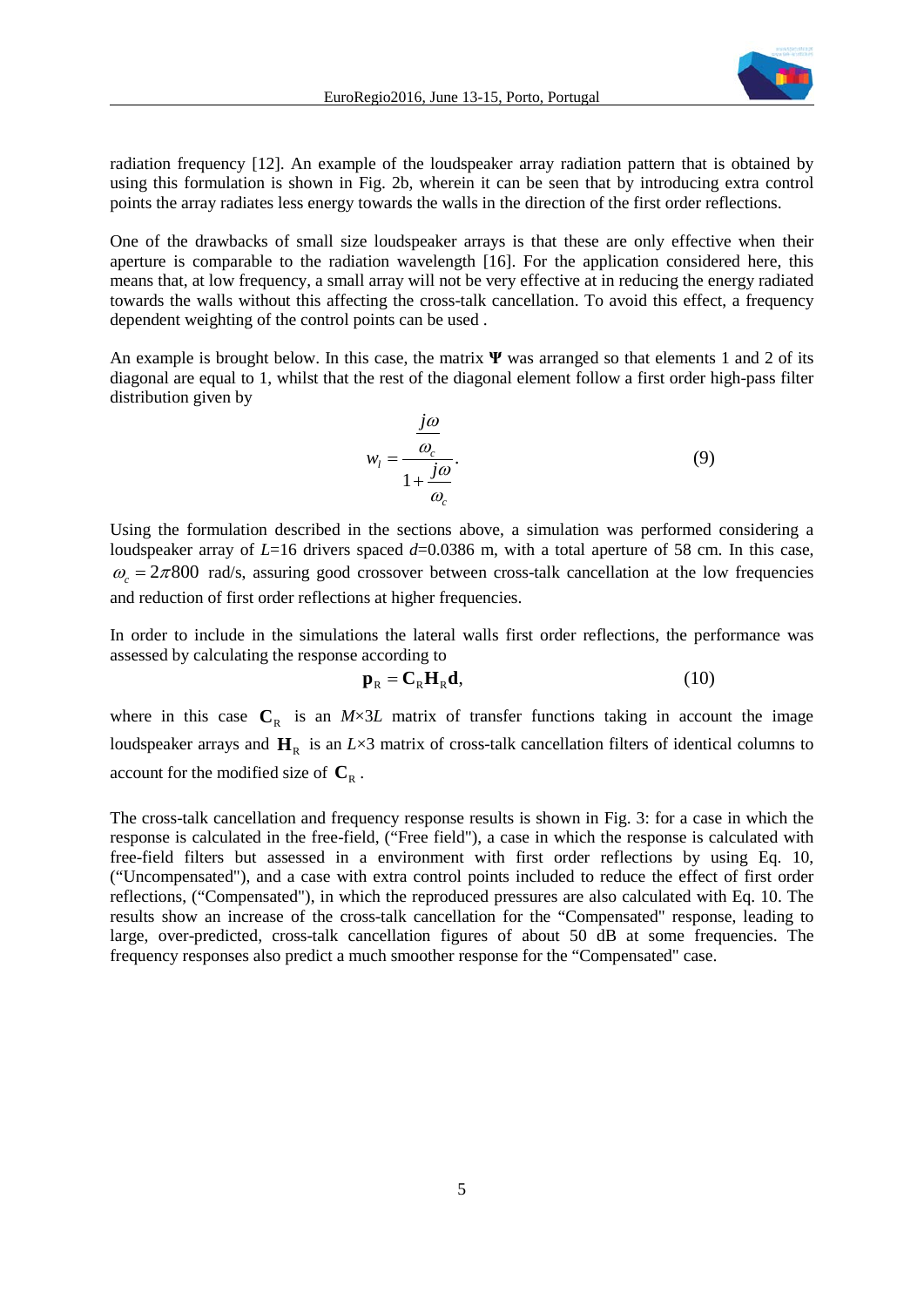

Figure 3: Cross talk cancellation and frequency responses under the effect of lateral reflections ("Uncompensated") and when these are compensated ("Compensated") compared with the free-field performance.

Note that in this case a room with parallel walls perpendicular to the loudspeaker array has been considered. However, the method proposed herein can be used with more complex geometries with lateral walls that are not perpendicular to the loudspeaker array.

## **4 Method Robustness**

The simulations of previous section predicted a larger cross-talk cancellation and a smoother frequency response when using compensation for lateral reflections, given that the exact geometry of the room is introduced as an input parameter in Eq. 4 when calculating the control filters using the updated matrix of transfer impedances  $C<sub>C</sub>$ . In a practical set up, however, there will be small mismatches and errors in the exact walls position. To assess the robustness of the proposed formulation, a perturbation analysis is included here, in which the average performance of the array is calculated introducing errors in the position and orientation angle of the walls. A script was run 50 times and the results were averaged to obtain the on average performance of the formulation with respect to wall location errors.

The first type of error considered was that when an array is perpendicular to the lateral walls of a room and the distance with respect to both lateral walls was different to that used to calculate the compensated control filters in Eq. 4. The compensation was calculated for a given room geometry, and the reproduced acoustic pressure was calculated using a modified matrix  $\mathbf{C}_{N}$  in Eq. 10, in which errors with a maximum standard deviation of 100 mm in the walls lateral positions were introduced when calculating the reproduced pressure with Eq. 10. The results of this simulation are shown in Fig. 4c, wherein can be observed that when compensation is employed the reproduced response is more uniform. Fig. 4d shows the results for the case in which the orientation of both lateral walls with

respect to the array was varied, considering errors with a maximum standard deviation of 10°. It can be observed that the result for the "Compensated" filters is also robust with respect to errors in the wall orientation and the reproduced response is more uniform than if using free-field filters.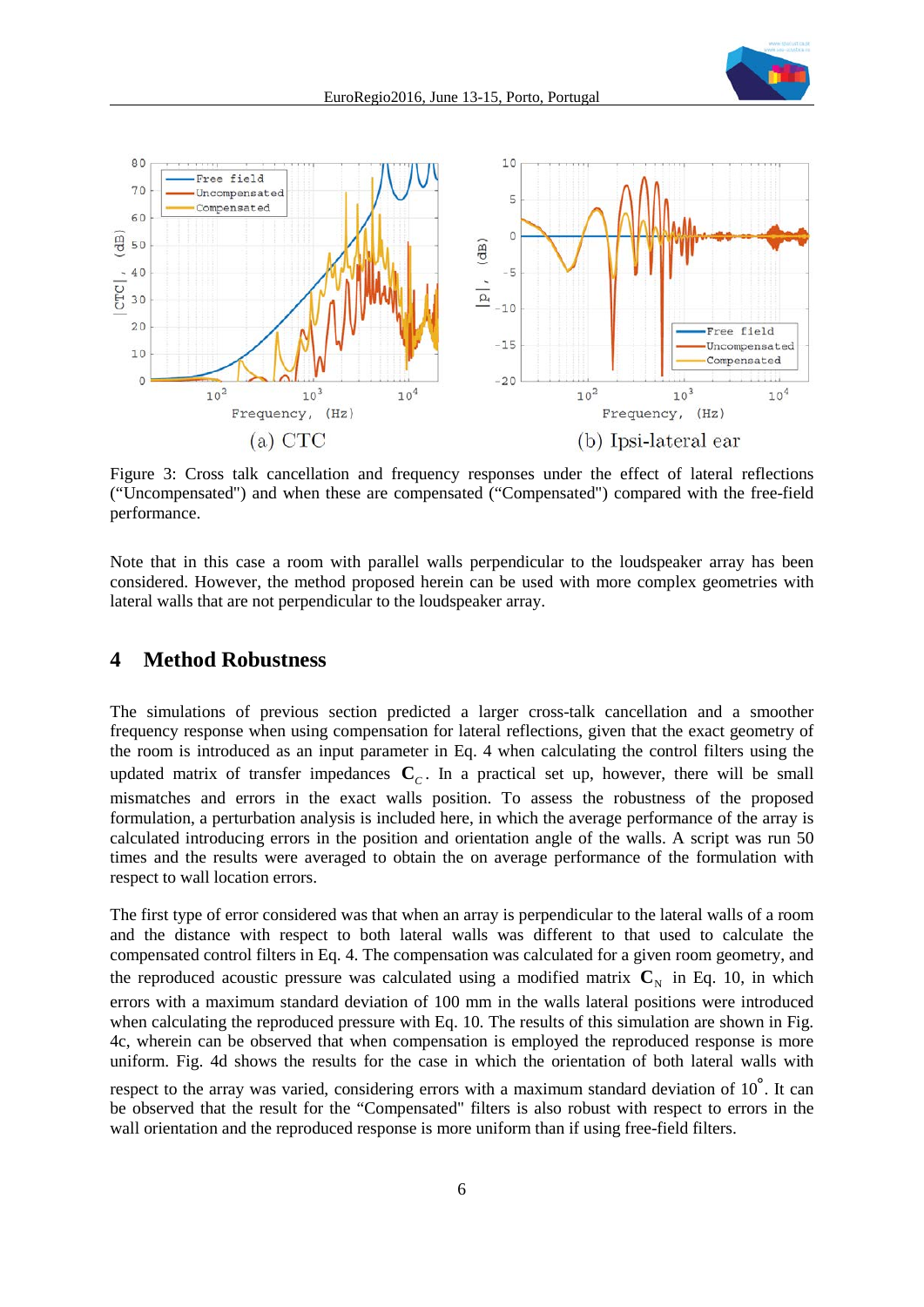



Figure 4: Average performance of the array for errors with a standard deviation of 10 cm (top plots) and 10 degrees (left plots).

# **5 Practical Measurements**

This section presents a set of practical measurements to assess the proposed formulation in a real-time application. To this end, a set up as this presented in Fig. 5 was disposed in an anechoic chamber, in which a Kemar binaural microphone was used to measure the reproduced response. To model the lateral walls, two reflectors were placed at the sides of the array, forming a set up as this used in the simulations. The reflectors were spaced 1.2 m to the left and 1.3 m to the right of the loudspeaker array.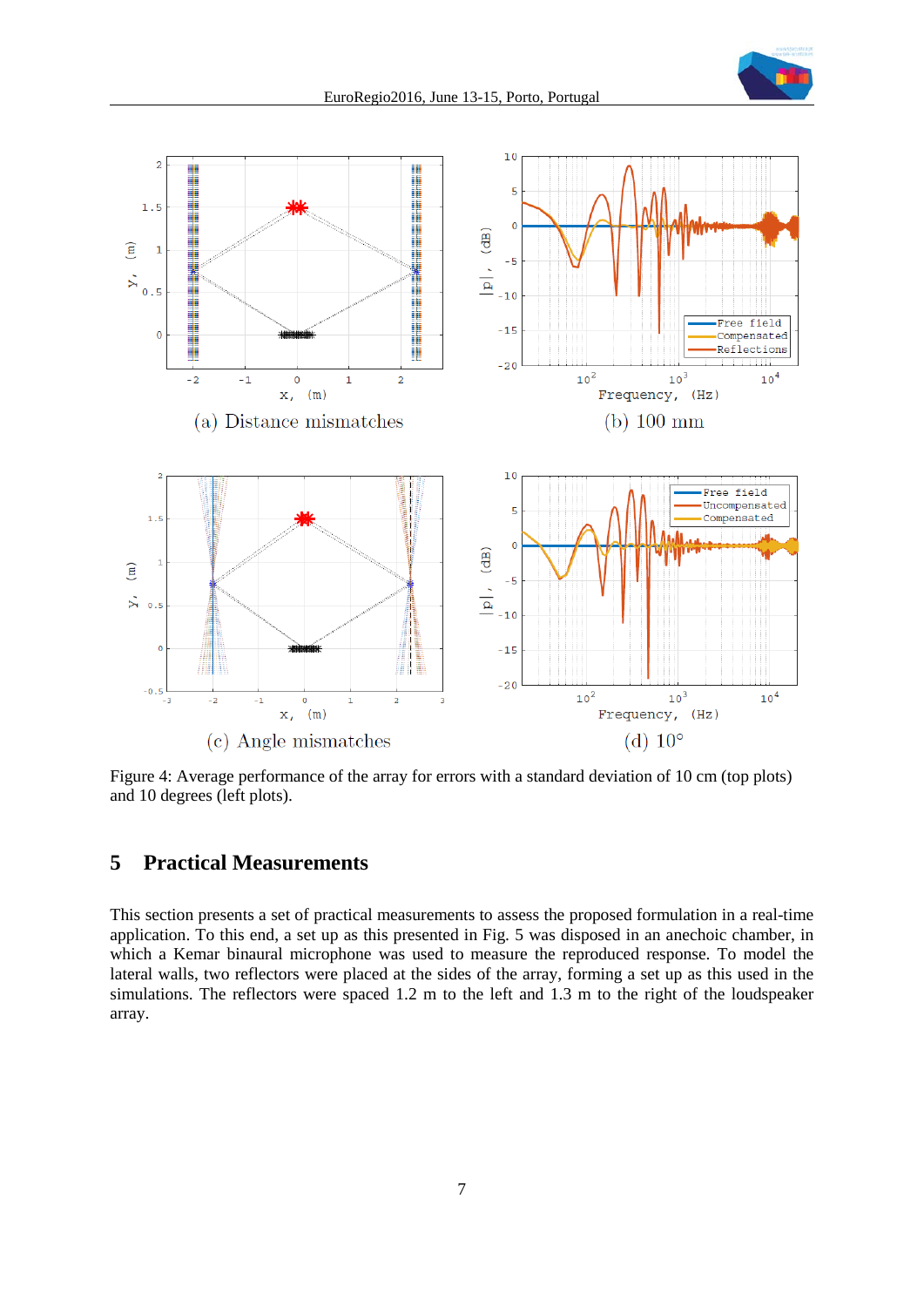



Figure 5: Setup used for the practical measurements.

The response of two sets of filters was measured in the scenario of Fig. 5; a set of free-field filters, and a set of reflection compensation filters. The measured frequency and cross-talk cancellation responses are shown in Fig. 6. The cross-talk cancellation response shows an increase in performance of up to 5 dB below 1.6 kHz when compensation filters are used. The measured frequency response below 1 kHz is also smoother when compensation filters are used with respect to when free-field filters are used.

In order to further assess the efficiency of the formulation with a practical array, a perturbation analysis was carried out. Filters were calculated for a given wall geometry and then the walls distances from the array modified to introduce errors. These results are shown for the measured frequency and cross-talk cancellation responses under the label "Perturbations" in Fig. 6, wherein it is shown how the frequency response at the left ear is much smoother for the "Compensated" filters than for the "Uncompensated" filters. In the case of the cross-talk cancellation, the response is slightly better below 1.6 kHz.



Figure 6: Measured frequency response and cross-talk cancellation performance in the setup of Fig. 5 for free-field filters (Uncompensated), compensation filters (Compensated) and compensated filters with modified wall distances to introduce errors (Perturbations).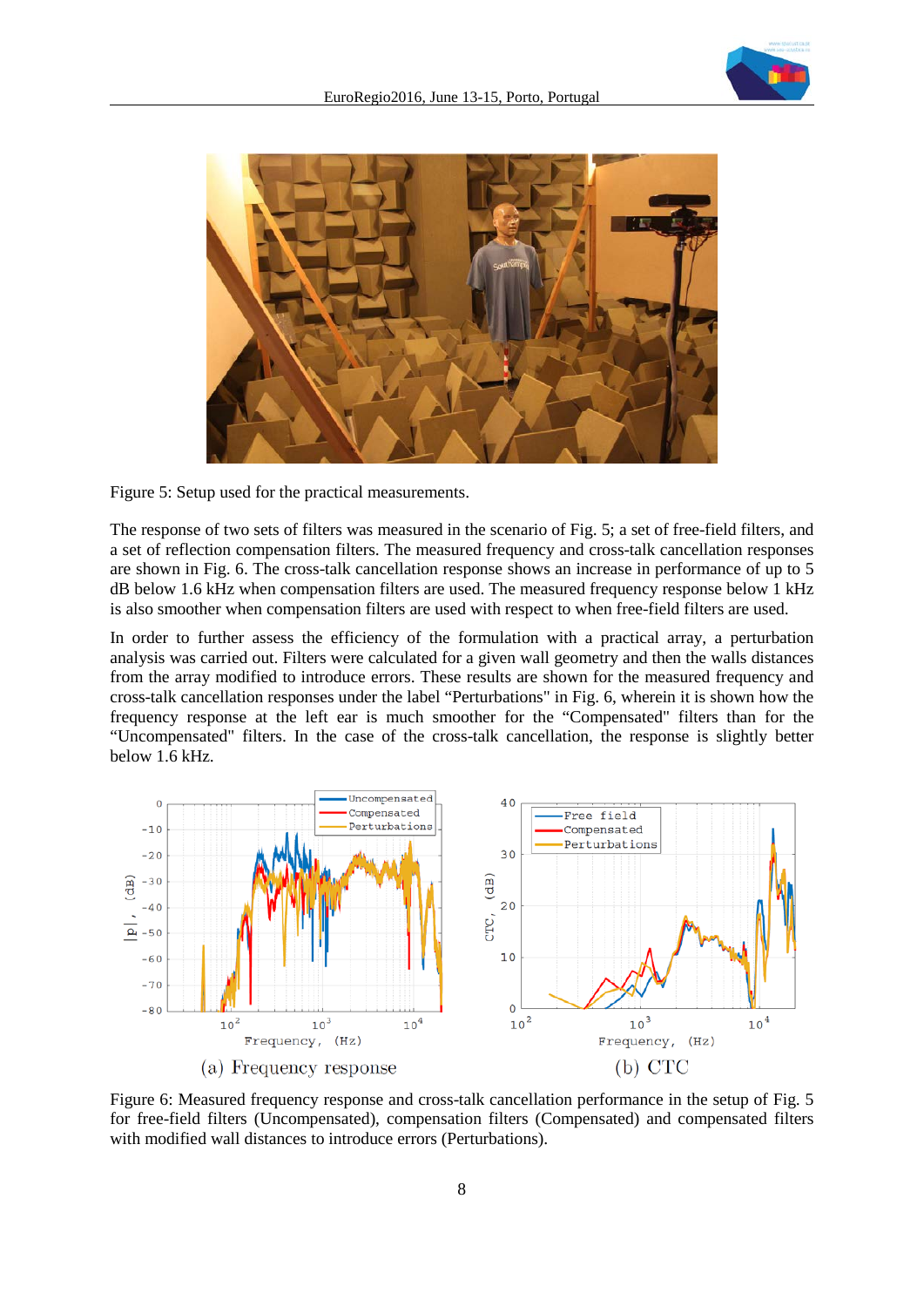



Figure 7: Measured impulse responses in the setup of Fig. 5 for free-field filters (Uncompensated), compensation filters (Compensated) and compensated filters with modified wall distances to introduce errors (Perturbations).

Fig. 7 shows the impulse responses of the array in the scenario of Fig. 5, calculated by inverse Fourier transformation of the measured frequency responses of Fig. 6. The impulse response corresponding to the free-field, uncompensated, case shows strong peaks which repeat with a certain cadence. When the radiation pattern of the array is compensated to account for first order reflections, these peaks are largely reduced, as shown in Fig. 7b. The impulse response corresponding to the perturbation analysis is shown in Fig. 7c, wherein it can be seen that even though the distance between the array and the walls was modified, the impulse response has a lower amount of reflections compared with the freefield case.

### **6 Conclusions**

This paper has introduced a method for lateral reflections compensation for binaural reproduction over a linear loudspeaker array given the position of the listener and the loudspeaker array in a room. The method was first analysed by means of simulations that predicted an improvement in audio quality. A perturbation simulation has also predicted the method to be robust with respect to errors in the room geometry estimation.

The proposed formulation was implemented in real-time in a 16 loudspeakers line array and tested in an anechoic chamber with two reflectors representing the lateral walls. An informal listening test proved that by using this compensation the audio quality is improved. This formulation can be employed, for example, in small size smart loudspeaker arrays that adapt to the reproduction environment to give a better audio quality and reduce the effect of reflections.

#### **Acknowledgements**

The authors of the paper would like to acknowledge the support of the EPSRC Programme Grant S3A: Future Spatial Audio for an Immersive Listener Experience at Home (EP/L000539/1) and the BBC as part of the BBC Audio Research Partnership. The authors also thank Ferdinando Olivieri for his comments about the frequency dependent selection of the wall control points.